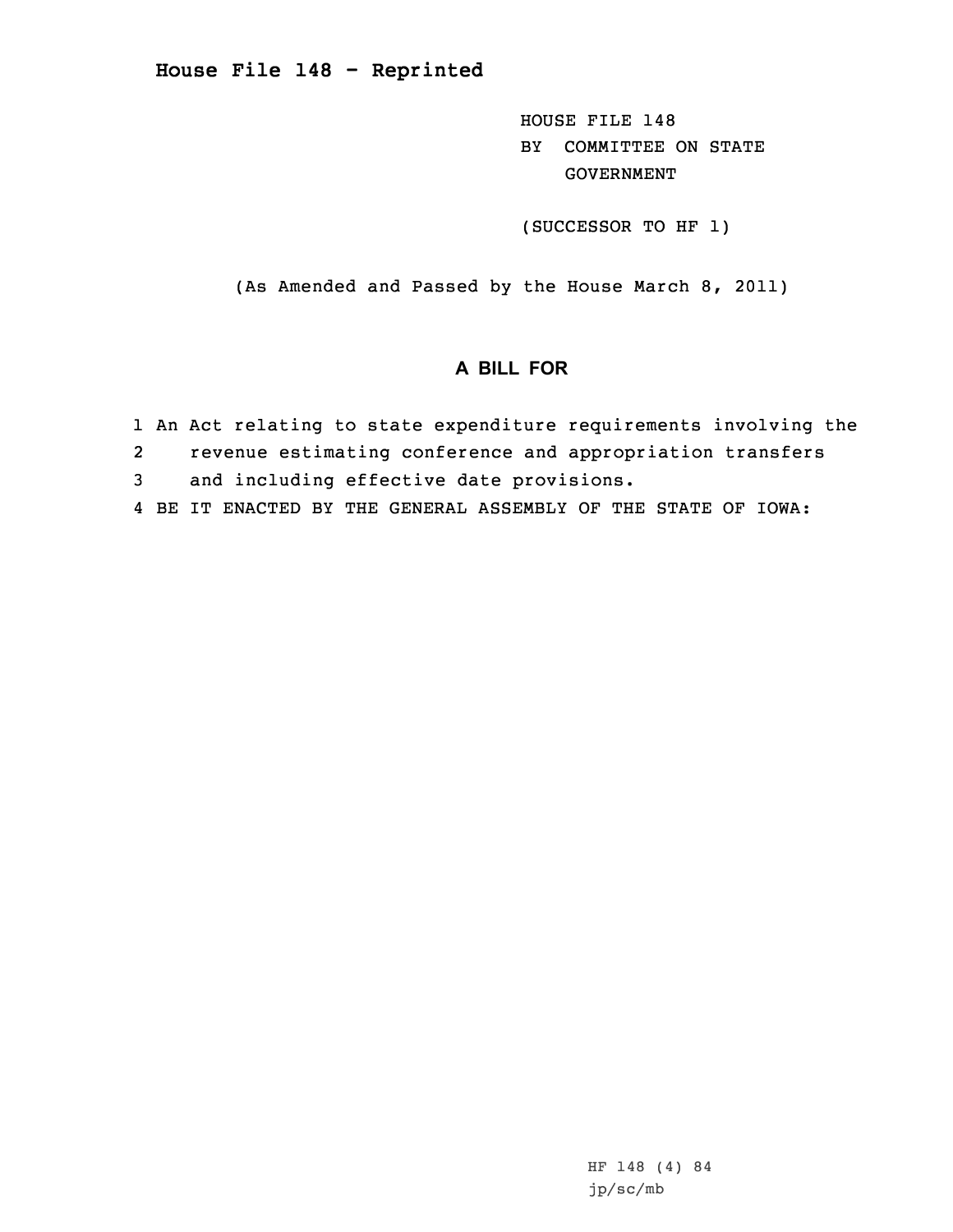1 Section 1. Section 8.22A, subsection 2, Code 2011, is 2 amended to read as follows:

 2. The conference shall meet as often as deemed necessary, but shall meet at least quarterly. The conference may use sources of information deemed appropriate. At each meeting, the conference shall agree to estimates for the current and the next two succeeding fiscal years for the general fund of the state, lottery revenues to be available for disbursement, and from gambling revenues and from interest earned on the cash reserve fund and the economic emergency fund to be deposited in the rebuild Iowa infrastructure fund.

12 Sec. 2. Section 8.39, subsections 1 and 2, Code 2011, are 13 amended to read as follows:

14 1. Except as otherwise provided by law, an appropriation or any part of it shall not be used for any other purpose than that for which it was made. However, with the prior written consent and approval of the governor and the director of the department of management, the governing board or head of any state department, institution, or agency may, at any time during the fiscal year, make <sup>a</sup> whole or partial intradepartmental transfer of its unexpended appropriations for purposes within the scope of such department, institution, or agency. Such transfer shall be to an appropriation made from the same funding source and within the same fiscal year. The amount of <sup>a</sup> transfer made from an appropriation under this subsection shall be limited to not more than one-tenth of one percent of the total of all appropriations made from the funding source of the transferred appropriation for the fiscal year in which the transfer is 29 made.

 2. If the appropriation of <sup>a</sup> department, institution, or agency is insufficient to properly meet the legitimate expenses of the department, institution, or agency, the director, with the approval of the governor, may make an interdepartmental transfer from any other department, institution, or agency of the state having an appropriation in excess of its needs, of

-1-

HF 148 (4) 84  $jp/sec/mb$  1/2